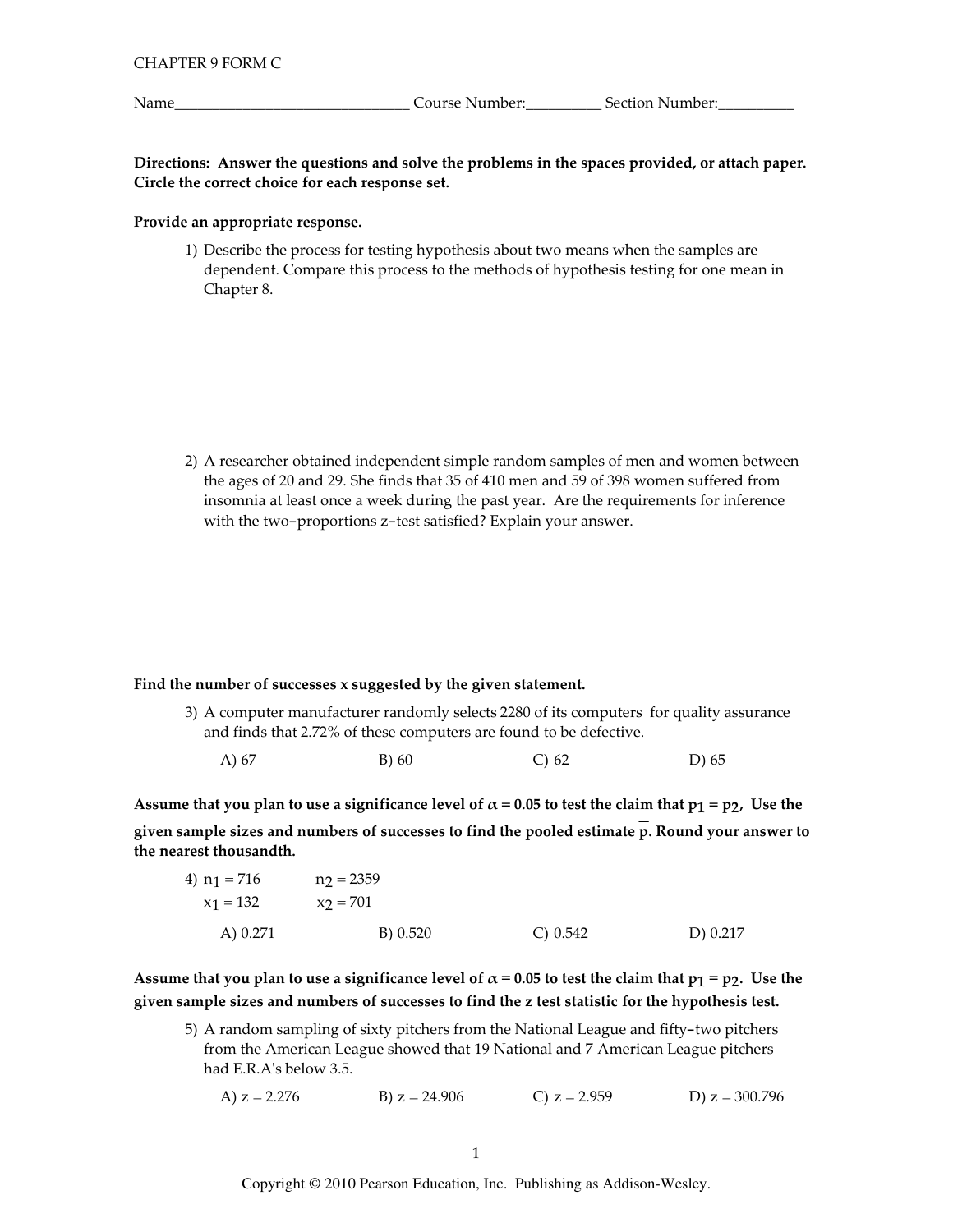#### Find the critical z value(s) for the given hypothesis test.

6) The table shows the number of households burglarized in a sample of households with dogs and in a sample of households without dogs. Do the data support the claim that a smaller proportion of households with pet dogs are burglarized? Assume that you plan to use a significance level of  $\alpha = 0.01$  to test the claim that  $p_1 < p_2$ . (Use computer software to answer the question.)

|                                  |     |                         | Household with Dog Household without Dog |
|----------------------------------|-----|-------------------------|------------------------------------------|
| Number of households in sample   | 203 |                         | 105                                      |
| Number of households burglarized | 21  |                         | 10                                       |
|                                  |     |                         |                                          |
| A) $z = 2.33$ ; yes              |     | B) $z = \pm 2.575$ ; no |                                          |
| C) $z = -2.575$ ; yes            |     | D) $z = -2.33$ ; no     |                                          |

Assume that you plan to use a significance level of  $\alpha$  = 0.05 to test the claim that  $p_1 = p_2$ , Use the given sample sizes and numbers of successes to find the P-value for the hypothesis test.

| 7) $n_1 = 200$ | $n_2 = 100$ |              |           |
|----------------|-------------|--------------|-----------|
| $x_1 = 11$     | $x_2 = 8$   |              |           |
| A) $0.0201$    | B) 0.1011   | $C$ ) 0.0012 | D) 0.4020 |

Use the traditional method to test the given hypothesis. Assume that the samples are independent and that they have been randomly selected

8) A researcher finds that of 1000 people who said that they attend a religious service at least once a week, 31 stopped to help a person with car trouble. Of 1200 people interviewed who had not attended a religious service at least once a month, 22 stopped to help a person with car trouble. At the 0.05 significance level, test the claim that the two proportions are equal.

# Determine whether the samples are independent or dependent.

9) The effect of caffeine as an ingredient is tested with a sample of regular soda and another sample with decaffeinated soda.

A) Independent samples B) Dependent samples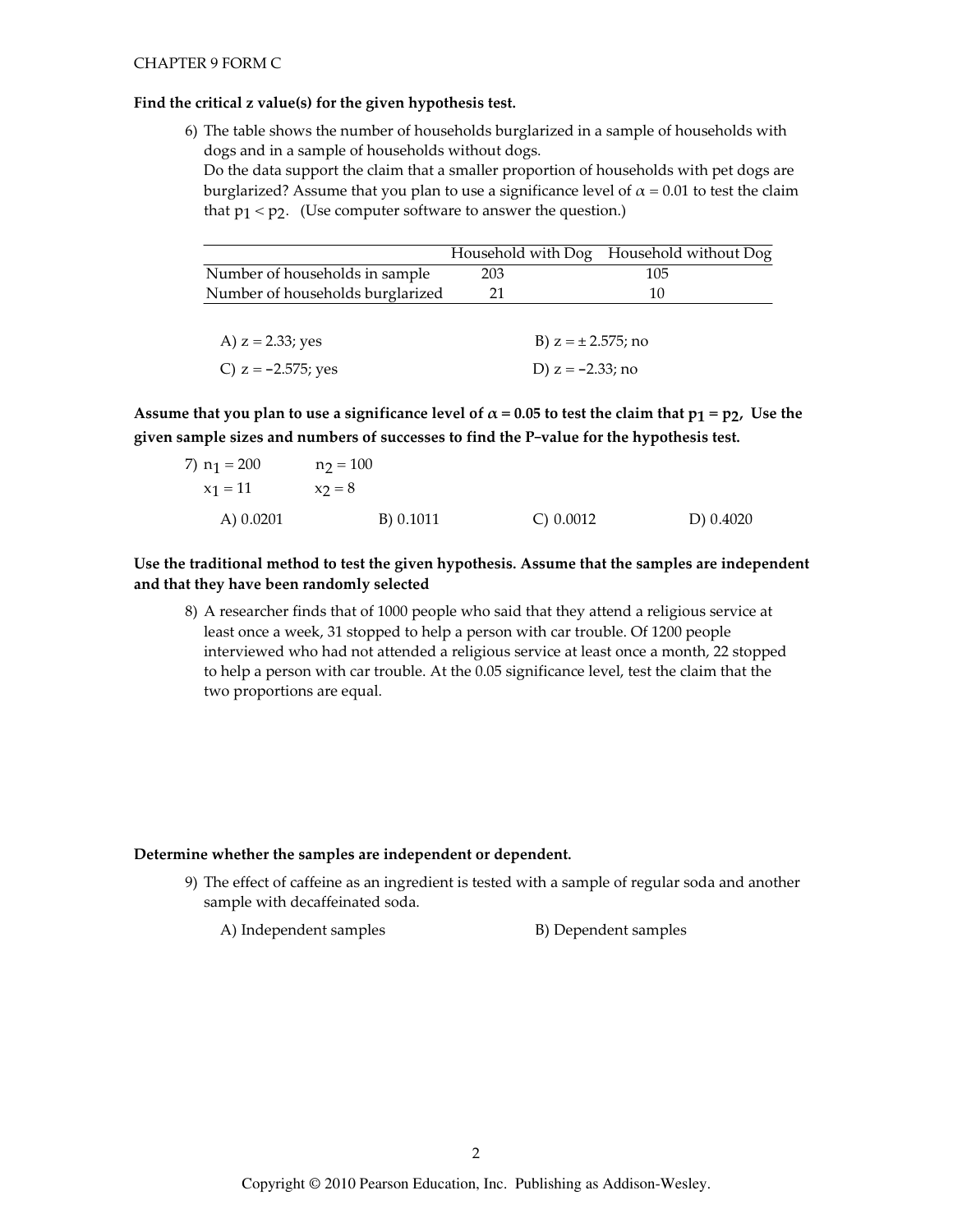Test the indicated claim about the means of two populations. Assume that the two samples are independent simple random samples selected from normally distributed populations. Do not assume that the population standard deviations are equal. Use the traditional method or P-value method as indicated.

10) A paint manufacturer wishes to compare the drying times of two different types of paint. Independent random samples of 11 cans of type A and 9 cans of type B were selected and applied to similar surfaces. The drying times (in hours) were recorded. The summary statistics are as follows.

| Type A          | Type B                            |
|-----------------|-----------------------------------|
|                 | $x_1 = 76.9$ hrs $x_2 = 66.3$ hrs |
| $s_1 = 4.5$ hrs | $s_2 = 5.1$ hrs                   |
| $n_1 = 11$      | $n2 = 9$                          |

Use a 0.01 significance level to test the claim that the mean drying time for paint type A is equal to the mean drying time for paint type B. Use the P-value method of hypothesis testing.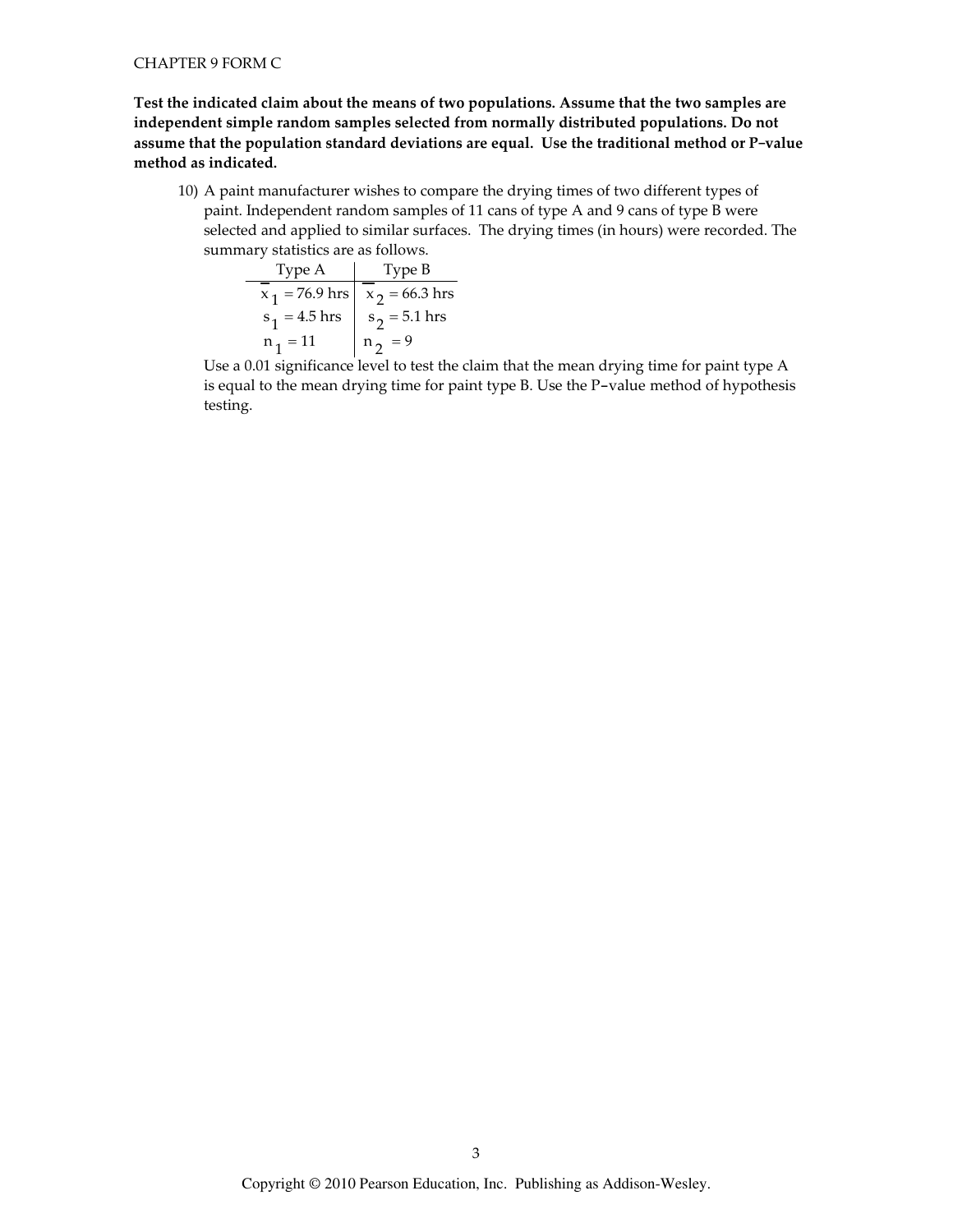#### State what the given confidence interval suggests about the two population means.

11) A researcher was interested in comparing the heights of women in two different countries. Independent simple random samples of 9 women from Country A and 9 women from Country B yielded the following heights (in inches).

| Country A Country B |      |
|---------------------|------|
| 65.3                | 64.1 |
| 60.2                | 66.4 |
| 61.7                | 61.7 |
| 65.8                | 62.0 |
| 61.0                | 67.3 |
| 64.6                | 64.9 |
| 60.0                | 64.7 |
| 65.4                | 68.0 |
| 59.0                | 63.6 |
|                     |      |

The following 90% confidence interval was obtained for  $\mu_1$  -  $\mu_2$ , the difference between the mean height of women in country A and the mean height of women in country B.  $-4.21$  in.  $< \mu_1 - \mu_2 < -0.17$  in

What does the confidence interval suggest about the population means?

- A) The confidence interval includes 0 which suggests that the two population means might be equal. There doesn't appear to be a significant difference between the mean height of women from country A and the mean height of women from country B.
- B) The confidence interval includes only negative values which suggests that the mean height of women from country A is smaller than the mean height of women from country B.
- C) The confidence interval includes only negative values which suggests that the mean height of women from country A is greater than the mean height of women from country B.
- D) The confidence interval includes only negative values which suggests that the two population means might be equal. There doesn't appear to be a significant difference between the mean height of women from country A and the mean height of women from country B.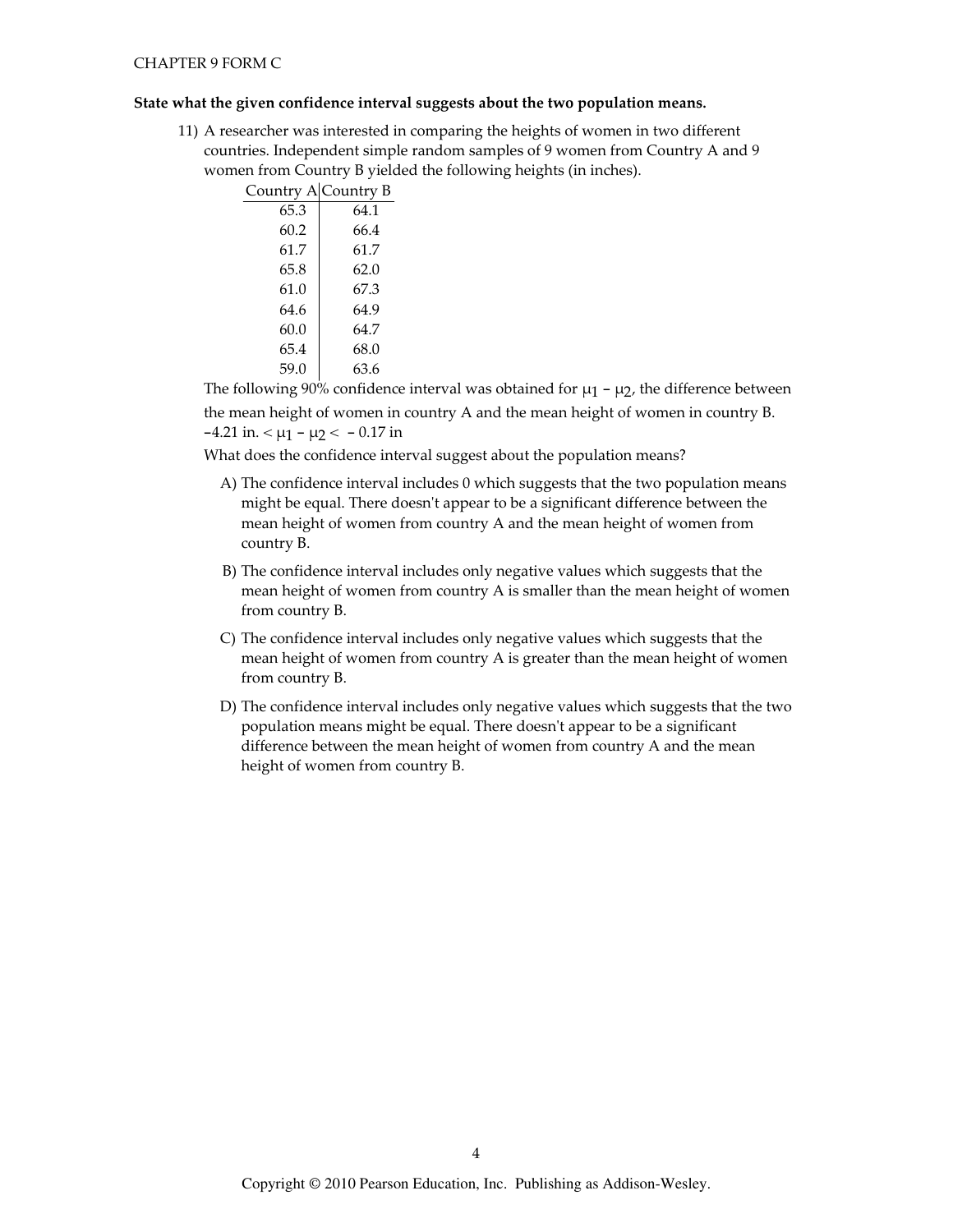Perform the indicated hypothesis test. Assume that the two samples are independent simple random samples selected from normally distributed populations. Also assume that the population standard deviations are equal ( $\sigma_1 = \sigma_2$ ), so that the standard error of the difference between means is obtained by pooling the sample variances.

12) A researcher was interested in comparing the response times of two different cab companies. Companies A and B were each called at 50 randomly selected times. The calls to company A were made independently of the calls to company B. The response times were recorded and the summary statistics were as follows:

|                                    |                    | Company A $\sim$ Company B |
|------------------------------------|--------------------|----------------------------|
| Mean response time                 | 7.6 mins           | $6.9 \text{ mins}$         |
| Standard deviation                 | $1.4 \text{ mins}$ | $1.7 \text{ mins}$         |
| $\sim$ $\sim$ $\sim$ $\sim$ $\sim$ |                    |                            |

Use a 0.02 significance level to test the claim that the mean response time for company A differs from the mean response time for company B. Use the P-value method of hypothesis testing.

### Use the computer display to solve the problem.

13) When testing for a difference between the means of a treatment group and a placebo group, the computer display below is obtained. Using a 0.01 significance level, is there sufficient evidence to support the claim that the treatment group (variable 1) comes from a population with a mean that is greater than the mean for the placebo population? Explain.

|                | t-Test: Two Sample for Means |            |            |
|----------------|------------------------------|------------|------------|
|                |                              | Variable 1 | Variable 2 |
| $\overline{2}$ | Mean                         | 171.6392   | 168.7718   |
| $\overline{3}$ | Known Variance               | 47.51672   | 41.08293   |
| 4              | Observations                 | 50         | 50         |
| 73             | Hypothesized Mean Difference | 0          |            |
| 6              |                              | 2.154057   |            |
| -7             | $P(T>=t)$ one-tail           | 0.0158     |            |
| 8              | T Critical one-tail          | 1.644853   |            |
| 9              | P(T>=t) two-tail             | 0.0316     |            |
| 10             | t Critical two-tail          | 1.959961   |            |

The two data sets are dependent. Find  $\overline{d}$  to the nearest tenth.

14) 
$$
\frac{X | 5.7, 7.0, 9.3, 7.9, 6.8, 5.7}{Y | 7.8, 9.7, 7.8, 9.1, 8.1, 9.3}
$$
  
\nA) -1.6  
\nB) -9.6  
\nB) -9.6  
\nC) -1.0  
\nD) -2.1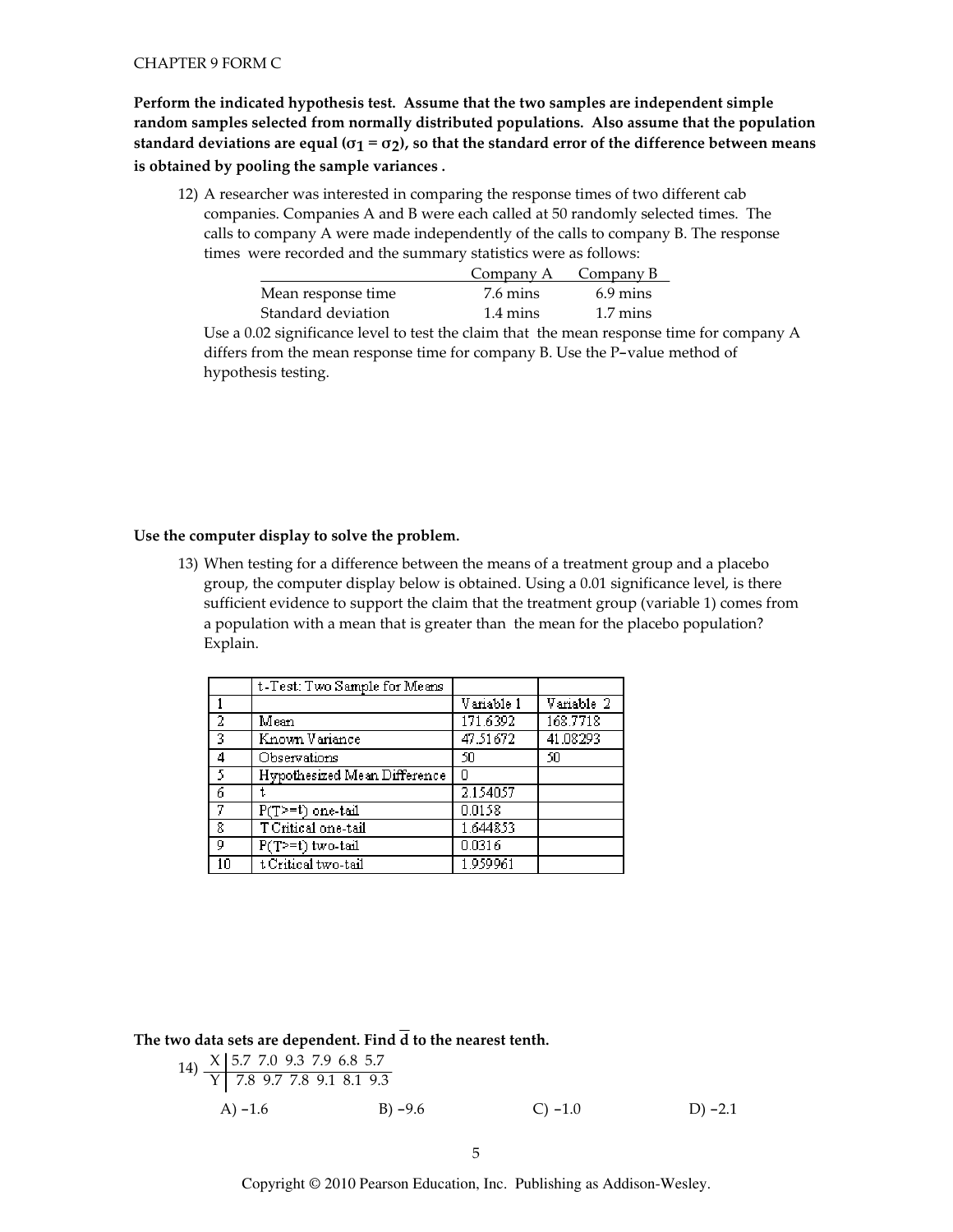Assume that you want to test the claim that the paired sample data come from a population for which the mean difference is  $\mu_d = 0$ . Compute the value of the t test statistic. Round intermediate calculations to four decimal places as needed and final answers to three decimal places as needed.

15) 
$$
\frac{x}{y} \begin{bmatrix} 11 & 1 & 7 & 8 & 14 \\ 8 & 3 & 3 & 9 & 9 \end{bmatrix}
$$
  
A) t = 1.292  
B) t = 0.578  
C) t = 2.890  
D) t = 0.415

Determine the decision criterion for rejecting the null hypothesis in the given hypothesis test; i.e., describe the values of the test statistic that would result in rejection of the null hypothesis.

16) We wish to compare the means of two populations using paired observations. Suppose that  $\overline{d}$  = 3.125, S<sub> $d$ </sub> = 2.911, and n = 8, and that you wish to test the following hypothesis at the 5% level of significance:

H<sub>0</sub>: μ<sub>d</sub> = 0 against H<sub>1</sub>: μ<sub>d</sub> > 0.

What decision rule would you use?

- A) Reject  $H_0$  if test statistic is greater than  $-1.895$  and less than 1.895.
- B) Reject  $H_0$  if test statistic is greater than 1.895.
- C) Reject  $H_0$  if test statistic is less than 1.895.
- D) Reject  $H_0$  if test statistic is greater than  $-1.895$ .

# Construct a confidence interval for  $\mu_d$ , the mean of the differences d for the population of paired data. Assume that the population of paired differences is normally distributed.

17) A test of abstract reasoning is given to a random sample of students before and after they completed a formal logic course. The results are given below. Construct a 95% confidence interval for the mean difference between the before and after scores.

| Before 74 83 75 88 84 63 93 84 91 77 |  |  |  |  |  |                        |
|--------------------------------------|--|--|--|--|--|------------------------|
| After 73 77 70 77 74 67 95 83 84 75  |  |  |  |  |  |                        |
| A) $1.2 < \mu_d < 5.7$               |  |  |  |  |  | B) $0.8 < \mu$ d < 6.6 |
| C) 0.2 < $\mu$ <sup>2</sup> < 7.2    |  |  |  |  |  | D) $1.0 < \mu_d < 6.4$ |

# Use the traditional method of hypothesis testing to test the given claim about the means of two populations. Assume that two dependent samples have been randomly selected from normally distributed populations.

18) A coach uses a new technique in training middle distance runners. The times for 8 different athletes to run 800 meters before and after this training are shown below.

| Athletel A B C D E F                                                          |  |  |  | $\sqrt{4}$ | $\mathbf{H}$ |
|-------------------------------------------------------------------------------|--|--|--|------------|--------------|
| Time before training (seconds) 114.3 110.1 111.8 109 113.7 108 110.5 119.7    |  |  |  |            |              |
| Time after training (seconds) 114.9 108.8 109.4 109.8 111.9 108.1 106.9 115.8 |  |  |  |            |              |

Using a 0.05 level of significance, test the claim that the training helps to improve the athletes' times for the 800 meters.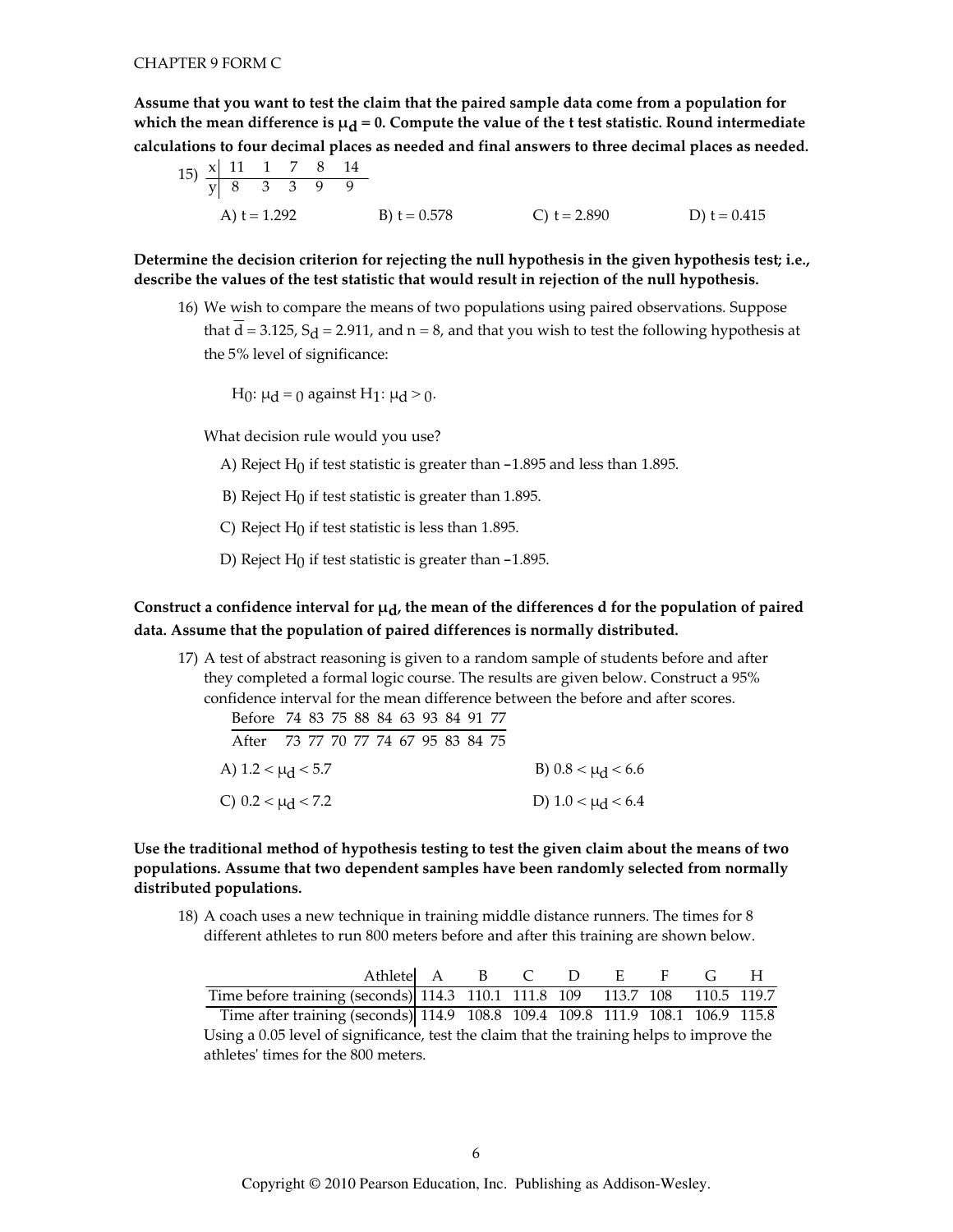# Test the indicated claim about the variances or standard deviations of two populations. Assume that both samples are independent simple random samples from populations having normal distributions.

19) Use the summary statistics below to test the claim that the samples come from populations with different variances. Use a significance level of 0.05.

| Sample A     | Sample B     |
|--------------|--------------|
| $n = 28$     | $n = 41$     |
| $x_1 = 19.2$ | $x_2 = 23.7$ |
| $s = 5.07$   | $s = 5.35$   |

20) When 25 randomly selected customers enter any one of several waiting lines, their waiting times have a standard deviation of 5.59 minutes. When 16 randomly selected customers enter a single main waiting line, their waiting times have a standard deviation of 2.15 minutes. Use a 0.05 significance level to test the claim that there is more variation in the waiting times when several lines are used.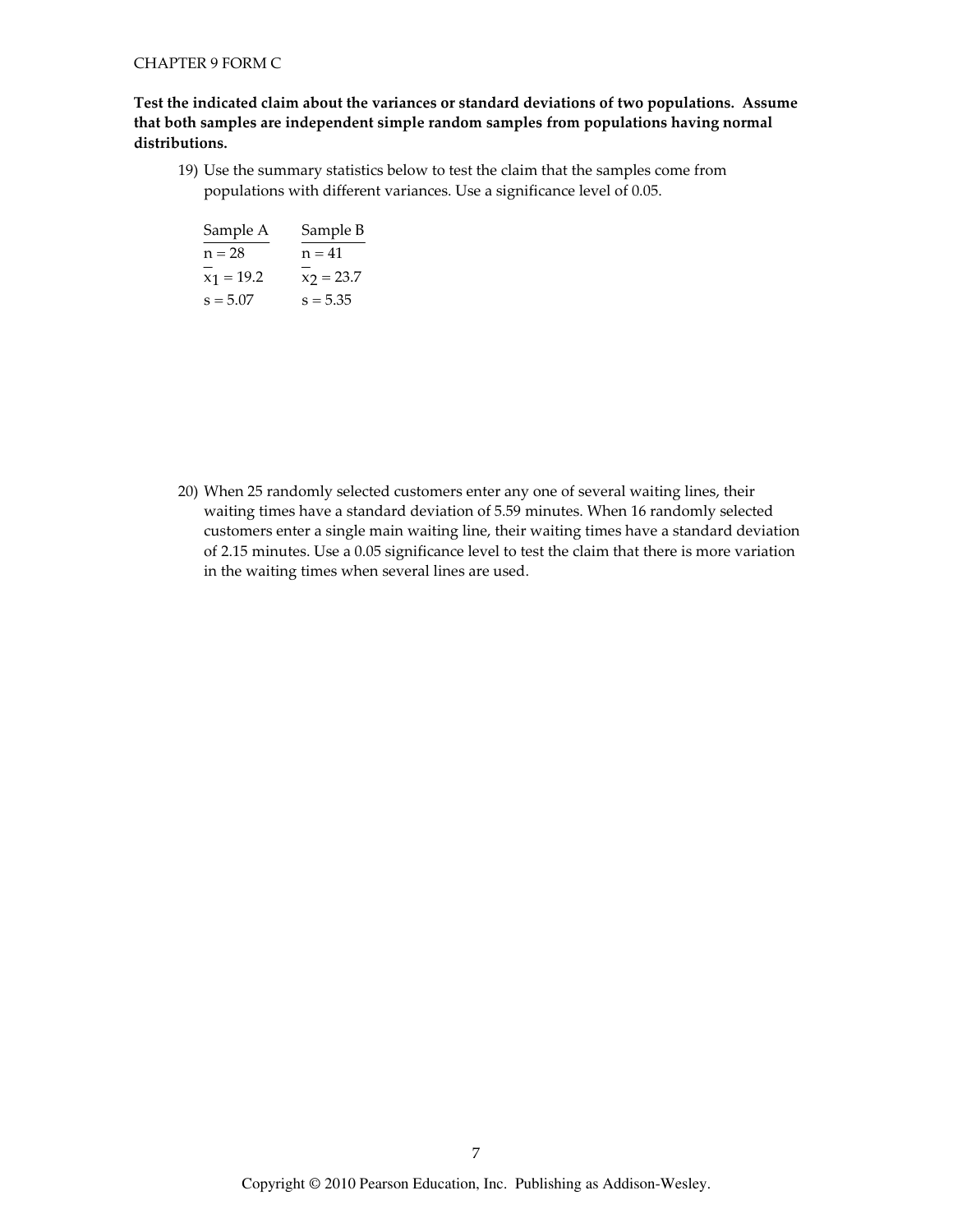# Answer Key Testname: CHAPTER 9 FORM C

1) When the samples are dependent, the differences are computed for each pair of values. Then the mean and standard deviation are computed. The process proceeds exactly like the process in Chapter 8 for testing hypothesis about one mean with the t-distribution. The test statistic is

$$
t = \frac{d - \mu d}{\frac{s_d}{\sqrt{n}}}
$$
. The hypotheses are H<sub>0</sub>:  $\mu_d = 0$ . H<sub>1</sub>:  $\mu_d \neq 0$ . The process includes drawing the

distribution, shading the reject region(s), finding the critical values, computing the test statistic, rejecting or failing to reject the null hypothesis, and writing the conclusion.

- 2) The requirements are satisfied. The samples are both simple random samples. The samples are independent of each other. There are at least 5 successes and at least 5 failures in each sample.
- $3)$  C
- 4) A
- $5)$  A
- $6)$  D
- $7) D$
- 8) H<sub>0</sub>:  $p_1 = p_2$ . H<sub>1</sub>:  $p_1$  ≠  $p_2$ .

Test statistic:  $z = 1.93$ . Critical values:  $z = \pm 1.96$ .

Fail to reject the null hypothesis. There is not sufficient evidence to warrant rejection of the claim that the two proportions are equal.

9) A

10)  $H_0: \mu_1 = \mu_2$ 

 $H_1: \mu_1 \neq \mu_2$ 

```
Test statistic: t = 4.873
```
P-value < 0.01 (by Table A-3); P-value = 0.0002 (by STATDISK); P-value =  $1.637738E-4$  (by TI-84+ calculator).

Reject H<sub>0</sub>. At the 0.01 significance level, there is sufficient evidence to warrant rejection of the claim that the mean drying time for paint type A is equal to the mean drying time for paint type B.

- 11) B
- 12) H<sub>0</sub>:  $\mu_1 = \mu_2$

 $H_1: \mu_1 \neq \mu_2$ 

Test statistic:  $t = 2.248$ 

 $0.02 < P$ -value < 0.05 (by Table A-3); P-value = 0.0268 (by STATDISK & TI-84+ calculator). Do not reject  $H_0$ . At the 2% significance level, there is not sufficient evidence to support the claim that the mean response time for company A differs from the mean response time for company B.

13) No, the P-value for a one-tail test is 0.0158, which is larger than the significance level of 0.01. There is not sufficient evidence to support the claim that the mean for the treatment group is greater than the mean for the placebo group.

```
14) A
```
- $15)$  A
- 16) B
- 17) C
- 18) H<sub>0</sub>:  $\mu$ <sub>d</sub> = 0. H<sub>1</sub>:  $\mu$ <sub>d</sub> > 0.

Test statistic  $t = 2.227$ . Critical value:  $t = 1.895$ .

Reject  $H_0$ . There is sufficient evidence to support the claim that the training helps to improve the athletes' times for the 800 meters.